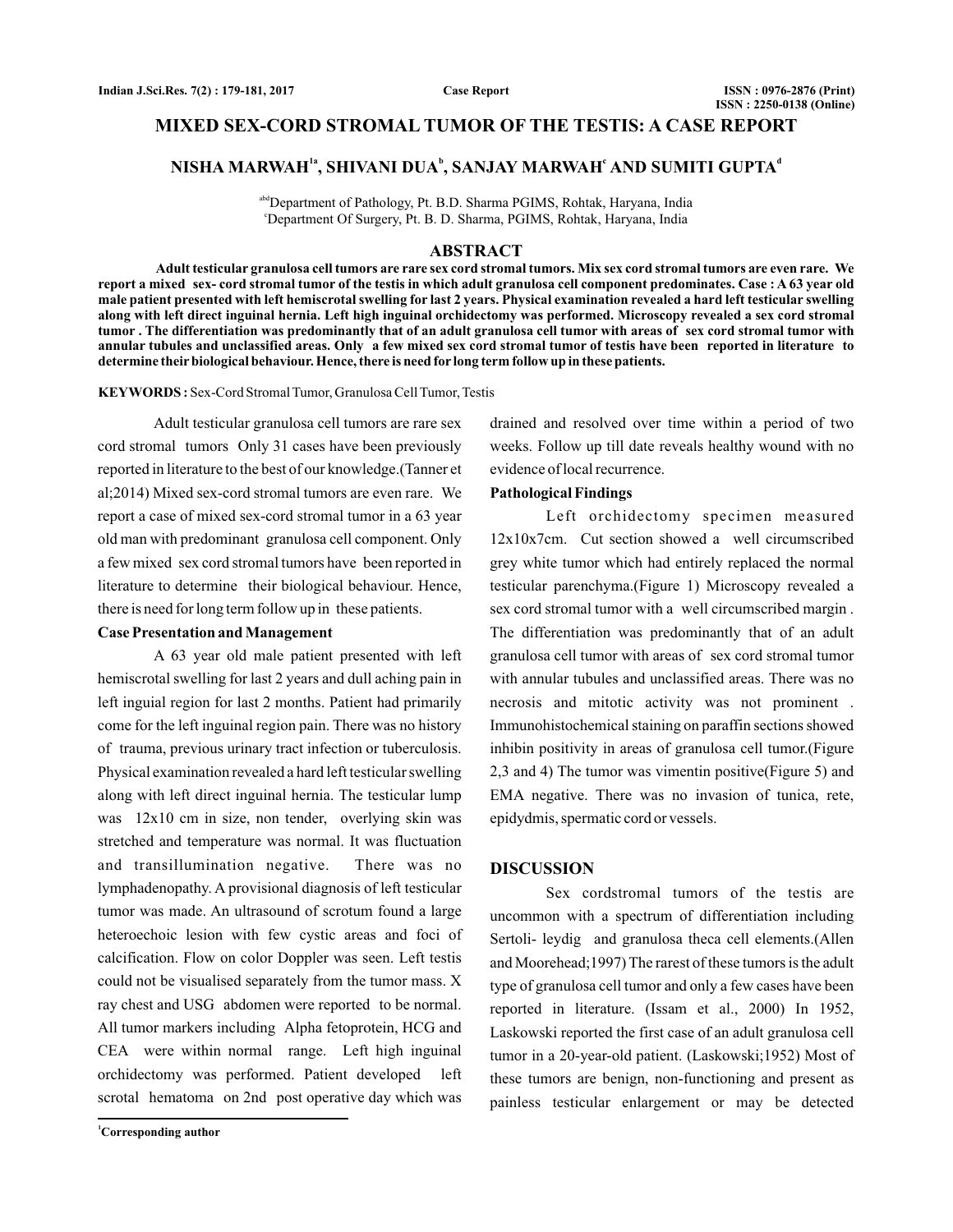



**Figure 3 : Micrograph Showing Undifferentiated Areas Figure 4 : Areas With Sex Cord Stromal Tumor**



**Figure 5 : Inhibin Positivity**



**Figure 1 : Gross Appearance of Testis Figure 2 : Microphotograph Showing Areas With Granulosa Cell Differentiation.**



**With Annular Tubules**

incidentally at autopsy. Some lesions are endocrinologically active presenting with gynaecomastia.

Most adult granulosa cell tumors appear to have benign course, however biological behaviour cannot be accurately predicted from histology alone. These tumors are slow growing neoplasms with potential to form distant metastasis Histological features that predict malignant behaviour and metastasis include tumor size (>7 cm), vascular and capsular invasion, necrosis and mitotic activity. Recurrences and metastasis can occur late in the clinical course.(Gupta et al;2008)